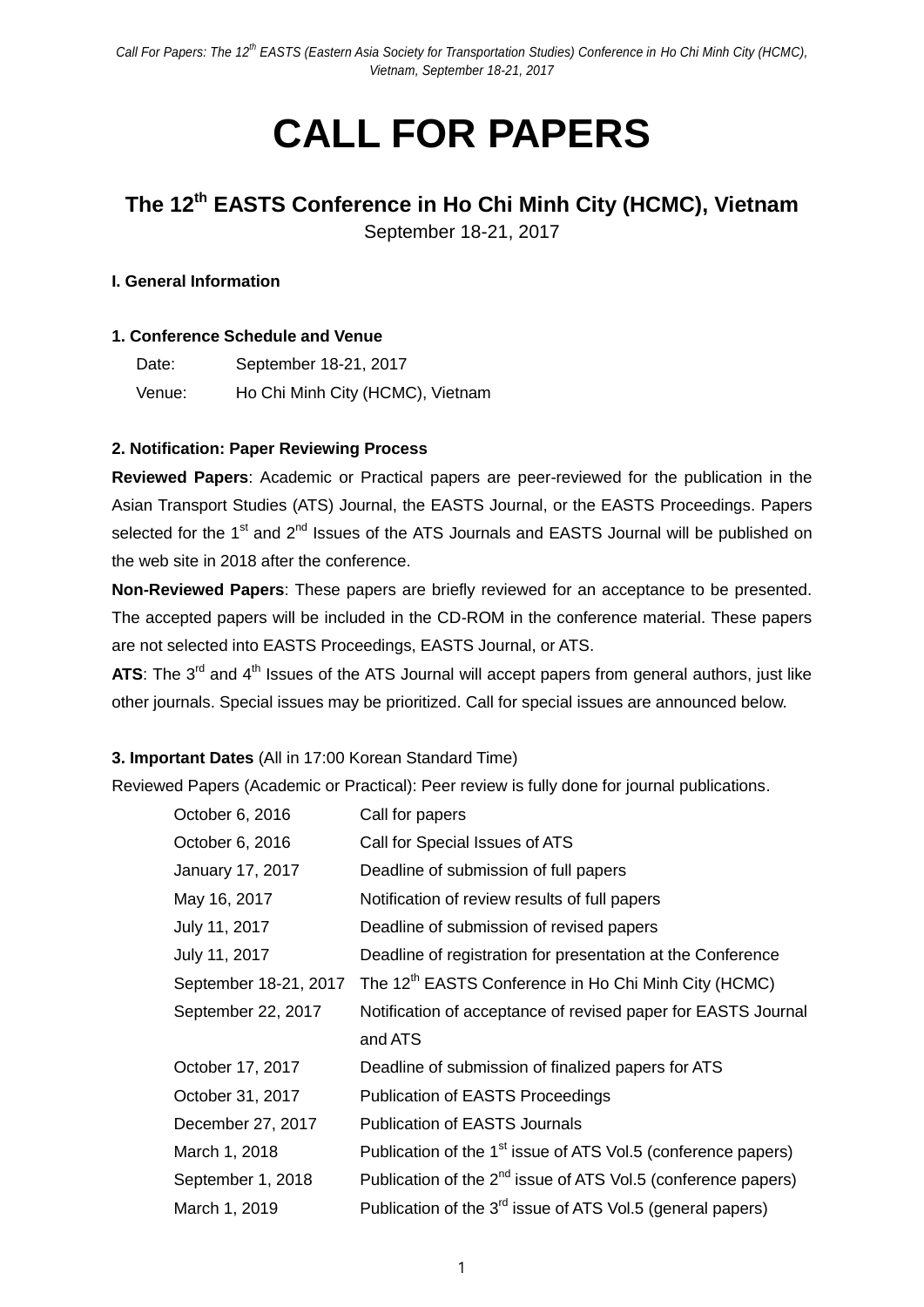September 1, 2019 Publication of the  $4<sup>th</sup>$  issue of ATS Vol.5 (general papers)

*Non-Reviewed Papers : Simple review is done for conference presentation.*

| March 21, 2017 | Deadline of submission of one-page abstracts                                           |
|----------------|----------------------------------------------------------------------------------------|
| June 13, 2017  | Notification of acceptance of abstract for presentation                                |
| July 4, 2017   | Deadline of registration for presentation at the Conference                            |
|                | September 18-21, 2017 The 12 <sup>th</sup> EASTS Conference in Ho Chi Minh City (HCMC) |

NOTE: Submission of the revised papers (Reviewed Papers only) and registration of the conference before the deadline are requirements for including in the presentation program of the conference. General papers refer to those submitted for the  $3<sup>rd</sup>$  and  $4<sup>th</sup>$  issues of the ATS journal.

**4. Official Language**: English

#### **II. Topic Codes**

EASTS ISC calls for papers from various fields related to any kind of transportation mode and discipline. Please choose some of appropriate topic codes shown below when you submit a paper or an abstract.

#### *List of Topic Codes*

A: Transportation General

- A01 Asia-Specific Issues
- A02 Transportation and Poverty Reduction
- A03 International Cooperation
- A04 Survey and Data Collection
- A05 Natural Disasters Management and Resilience
- A06 Historical Studies
- A07 Others
- B: Transportation Economics and Policy
	- B01 Pricing
	- B02 Financing
	- B03 Project Evaluation
	- B04 (De)regulation, Organization, Privatization, and Public Management
	- B05 TDM Policy and Mobility Management
	- B06 Multimodal and Intermodal Policy
	- B07 Sustainable Transportation Policy
	- B08 Others
- C: Travel Demand Analysis and Forecast
	- C01 Travel Behavior Analysis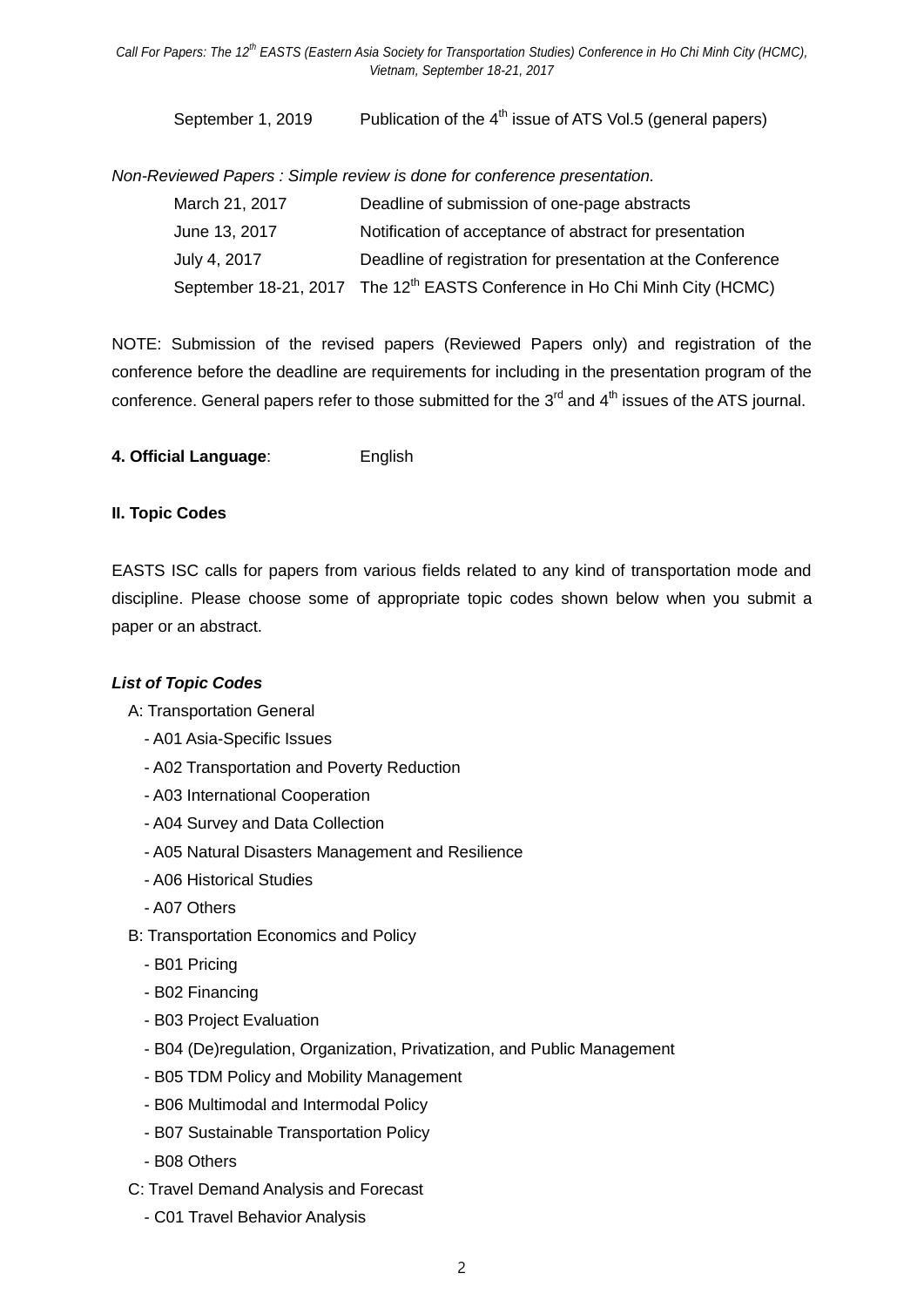- C02 Travel Demand Modeling and Forecasting
- C03 Network Analysis and Traffic Assignment
- C04 Others
- D: Logistics and Freight Transportation
	- D01 Logistics and Freight Transportation Policy
	- D02 International and Inter-Regional Logistics
	- D03 City Logistics
	- D04 Operation and Management in Logistics Business
	- D05 Others
- E: Regional Planning and Environment
	- E01 Urban and Regional Planning
	- E02 Land Use and Spatial Analysis
	- E03 Transportation and Environment
	- E04 Transportation and Energy
	- E05 Landscape and Urban Design
	- E06 Tourism and Leisure Activities
	- E07 Others
- F: Public and Non-motorized Transportation
	- F01 Intercity Railway
	- F02 Urban Railway, LRT, and Guided Transit System
	- F03 Bus and BRT (Bus Rapid Transit)
	- F04 Minibus and Paratransit
	- F05 Pedestrian and Bicycle
	- F06 Station/Stop/Terminal Facilities
	- F07 Transit and Urban/Regional Development
	- F08 Others
- G: Highway Design and Maintenance
	- G01 Highway Planning and Design Concept
	- G02 Pavements
	- G03 Road Maintenance
	- G04 Parking facilities
	- G05 Others
- H: Road Traffic Engineering
	- H01 Modeling of Vehicle Maneuvers and Drivers
	- H02 Traffic Flow Analysis
	- H03 Highway Capacity and Quality of Service
	- H04 Network and Road Design
	- H05 Traffic/Signal Control and Management
	- H06 Traffic Simulation System and Analysis
	- H07 Motorcycles